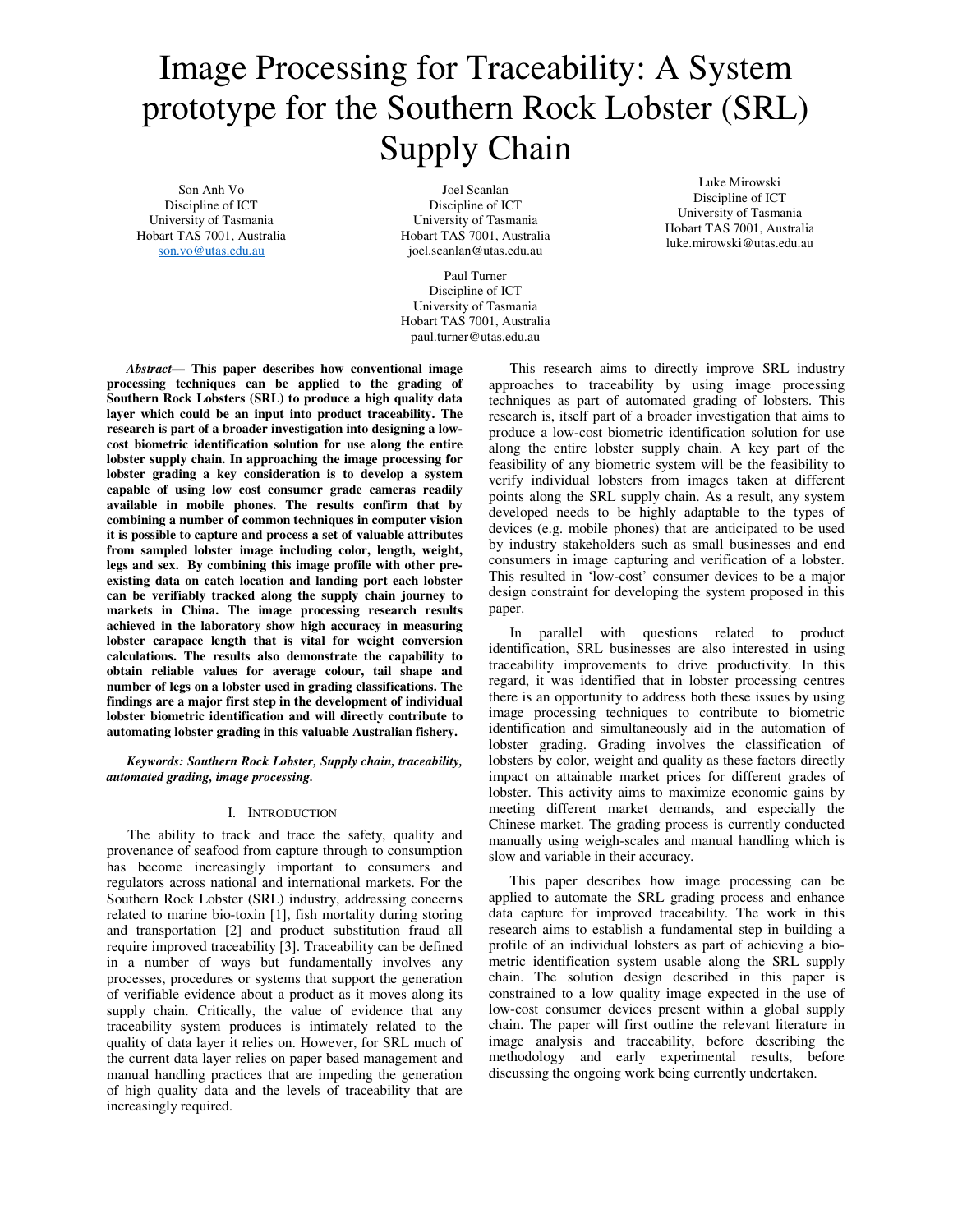

Fig 1 - Image Processing Operation

#### II. BACKGROUND

This section will present the literature review on image processing operation and its applications in food production. It then provides an overview about the SRL industry and traceability demands with a focus on data layer before moving to the methods.

## *A. Image Processing*

#### *1) Digial image and color spaces:*

In digital imaging, each pixel contains one or multiple color channels that define its intensity (brightness) or color. The term 'intensity' is used in greyscale imaging. This is the color map where the brightness value of each pixel ranges from 0 (black) to  $255$  (white). Greyscale is especially prefered in image processing due to its easy coversion to a color map, less complexity and processing effiency [4]. The second type of image is binary where each pixel only has two color values: black or white. Moving to a color image, there are various models to represent the color value of each pixel CMYK, HSV, HSL, CIEXYZ, etc.

RGB is the most popular model used in image processing since most cameras, scanners, sensors and display equipment usually support input and output with red, green and blue channels [5]. However, the disvantages of the RGB model are the difficulty to visualise a color, the imposibility to evaluate the perceived differences between colors, and the sensitivity with changes of illumination [5].

Most other color spaces are converted from the RGB model to address certain applications. For instance, HSV (hue, saturation, value) is a human-orientated space. In this model, hue is understood as a color purity, saturation indicates the degree of colorfulness and value describes the brightness of color. Quevedo, et al. [6] emphasise that HSV together with CIELab color space are widely adopted in food related applications because these models effectively represent the colors naturally perceived by humans.

## *2) Image Processing Operation:*

Image processing refers to a set of techniques used to enhance and analyse digital images captured by cameras/sensors to get meaningful outputs. There are several ways to interpret the operation in this area depending on specific problem situation. Egmont-Petersen, et al. [7] use

the term of the 'image process chain' to demonstrate six<br>main steps including preprocessing/filtering, data main steps including preprocessing/filtering, data reduction/feature extraction, segmentation, object detection/recognition, image understanding and optimization. In the context of using image processing to detect plant leaf diseases, Gavhale and Gawande [8] present another six steps comprising RGB image acquisition, converting the input image into a color space, segmenting the components, obtaining the useful segments, computing the texture features, and configuring the neural networks for recognition. Research by Chitradevi and Srimathi [9] summarises this operation into five subsequent techniques including preprocessing, enhancement, segmentation, feature extraction and image classification. To simplify the interpretation in a general context, this paper refers to the model proposed by Bhabatosh [10] and re-illustrates it in Figure 1.

In the Figure 1 images after capturing under a digital format go through the preprocessing operation with multiple options such as compression, enhancement and restoration. These steps aim to increase the quality of the image before analysis as well as reducing the size for storage and better computation. Next, segmentation is the process that partitions the image to extract the region of interest (ROI). Thresholding seems to be the simplest method to support this step according to Pavlidis [11]. This technique simply replaces each pixel in an image by a black pixel if its intensity is lower than a fixed constant and vise-versa. In fact, there are open source tools to assist users to define this constant, leading to this option becoming simpler and more flexible. Beside thresholding, there are some other approaches in segmentation such as model based, edge based or region based. Following the segmentation outcome, feature extraction is used to extract desired features of ROI such as size, shape, color, texture, angle, etc. Ultimately, these features are taken into account for different purposes such as identification, recognition or classification.

*3) Applications of Computer Vision in Food Production:* 

Image processing has proven to have useful applicability

TABLE I - APPLICATIONS OF IMAGE PROCESSING IN FOOD PRODUCTION

| <b>Objectives</b>        | <b>Method</b>           | <b>Authors</b>     | Year |
|--------------------------|-------------------------|--------------------|------|
| Freshness assessment     | Measure color changes   | Dowlati            | 2013 |
| of gilthead sea bream    | of eyes and gills,      | et al.             |      |
| Evaluate shrimp          | Measure percentage of   | Lee et al.         | 2012 |
| product quality and      | black spot on total     |                    |      |
| value                    | body surface and        |                    |      |
|                          | shape                   |                    |      |
| Detect deficiency, pest, | Measure of the amount   | Lloret et          | 2011 |
| disease or other harmful | of bad leaves using its | al                 |      |
| agent of vines           | color                   |                    |      |
| Real-time detect weed    | Use automatic           | <b>Burgos</b>      | 2011 |
| in crop under            | threshold adjustment    | et al.             |      |
| uncontrolled lighting    | method in               |                    |      |
|                          | segmentation            |                    |      |
| Estimation of body       | Use cow's body shape    | Giuseppe           | 2011 |
| condition score of dairy | extracted from image    | et al              |      |
| cattle                   | for analysis            |                    |      |
| Assess                   | Use the lightness       | Chmiel             | 2011 |
| the quality of pork meat | value of the color      | et al              |      |
|                          | detected from meat      |                    |      |
|                          | slice surface           |                    |      |
| Automate strawberry      | Use shape, size and     | Liming             | 2010 |
| grading system           | color features          | X <sub>u</sub> and |      |
|                          |                         | Yanchao            |      |
|                          |                         | Zhao               |      |
|                          |                         |                    |      |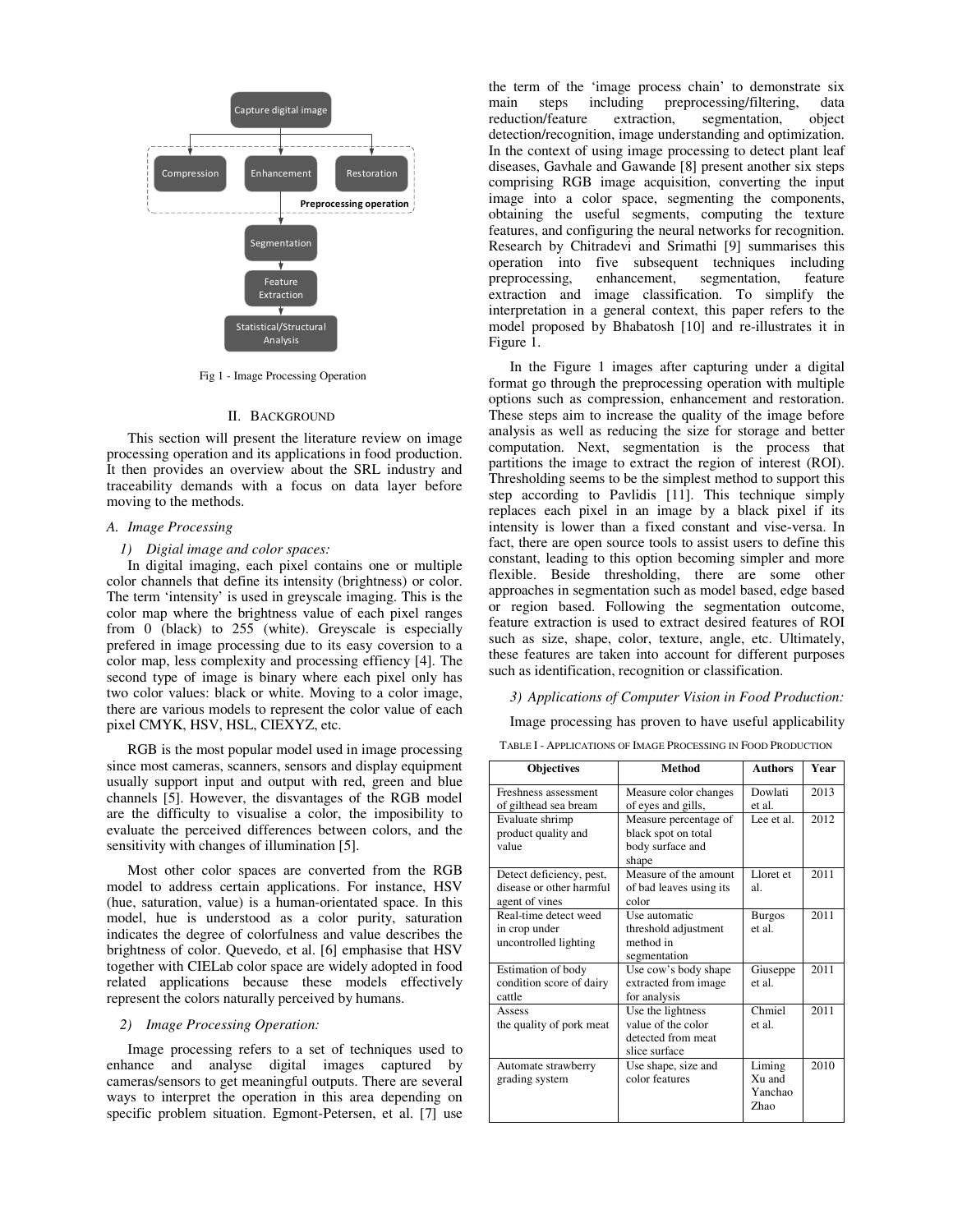in a range of fields. In the food production sector, problems relating to safety, quality and productivity have created a great potential area for researchers to seek solutions using computer vision. A survey of some typical studies summarised in Table I aims to highlight this ability. This review shows that the purposes of utilizing image analysis are very diverse. By looking at the approaches used in these studies, the opportunity to solve a similar problem of profiling individual fish in the SRL industry is completely achievable. The next section will introduce an overview of the SRL industry, traceability and the role of data layer in dealing with problems of food safety and quality.

#### *B. Overview of the SRL Industry and Traceability*

In 2014-15, the total commercial value contribution of the SRL industry was \$240M [12]. China receives 90% of all lobsters caught [13] [14].

This figure is expected to grow as tariffs under the China Australia Free Trade Agreement (ChAFTA) reduce to zero from January 2019 for all Australian seafood exports [15]. However, the industry does need to address issues relating to food safety, quality and provenance through better traceability to mitigate business risks arising from bio-toxin outbreaks, fish mortality along the food chain and product substitution fraud.

Traceability has become an essential component of modern supply chain management systems to deal with food safety and quality issues. The way of defining this method is broad. It depends on the complexity of the food industry and objectives of supply chain operators. Chen [16] links this concept to the capability of stakeholders in tracking and tracing product movements through the supply chain in both directions: backward and forward. Choe, et al. [17] report that traceability is a system used to track individual products and ingredients through all phases and processes of the food chain. This interpretation is quite similar to the definition in the EU General Food Law in which food, feed, and ingredients are able to be traced through all stages of production, processing and distribution [18]. GS1, a world leading organization for traceability standards, refers this solution as "the ability to tracking forward the movement through specified stages of the extended supply chain and tracing backward the history, application or location of that which is under consideration<sup>"</sup> [19]. Due to the various approaches in defining the role of this system, Olsen and Borit [20] have analyzed over a hundred scientific studies relating to food traceability in order to explore the true definition. Their research concludes that choosing one over another will significantly affect its implementation in practice.

As such, any way of defining traceability as surveyed above, the data layer is the key to answering any question about product history. Because of this, the performance of traceability strongly relies on three main aspects of this component including depth, precision and breadth. Depth means how far along the chain both upstream and downstream where data are collected. Precision refers to the granularity of traceable items where data are collected such as containers, boxes or individual products. Breadth indicates the amount of data that is collected for each traceable item.

In reponse to the goals of the data aspects, Information Communication Technology (ICT) play a vital role to support identification, data capturing and sharing. For identification purposes, barcodes and Radio Frequency Identification (RFID) are the most popular methods. While barcodes require a line of sight reading mechanism and carry less information, RFID uses radio waves to automatically identify objects without line of sight and offers more space to hold data. However, these both traditional methods are challenged by a number of issues regarding cost and time buderns and potential counterfeit [21, 22]. To overcome these weaknesses in the SRL context, a low-cost biometric solution has been proposed by the authors. This research investigates the feasibility of identifying individual fish using image that potentially replaces the conventioanl tagging method.

In realtion to data capture, there are many advanced systems that facilitate this operation in the food chain such as wireless sensor networks, bio-sensors, electronic measurement equipment, GPS and electronic logbooks. Depending on needs and context, businesses will choose suitable solutions. In this paper, image processing is proposed as an innovative option to capture lobster attributes. The work in this research is a critical part of biometric identification goal that is reponsible to capture image and develop profile of each animal. Moving to data sharing, there are three main models for supply chain partners to approach traceability data including linear, centralised and distributed [23]. The next section will present steps in designing a system and software to support the grading task.

#### III. METHODS

The prototype system is was constructed through multiple phases. Initially, a number of field trips to lobster processors in Tasmania and South Australia were undertaken to investigate business demands, traceability practices and to take photos of the animals. These images were then analysed on a computer to examine how the valuable attributes of SRL could be extracted. A system design was then proposed to handle image capture and processing tasks with a consideration producing images consistent with low cost consumer devices. To profile individual lobsters for traceability goals, the method is structured in three main parts: system design, software design and image analysis.



Fig 2 - System Design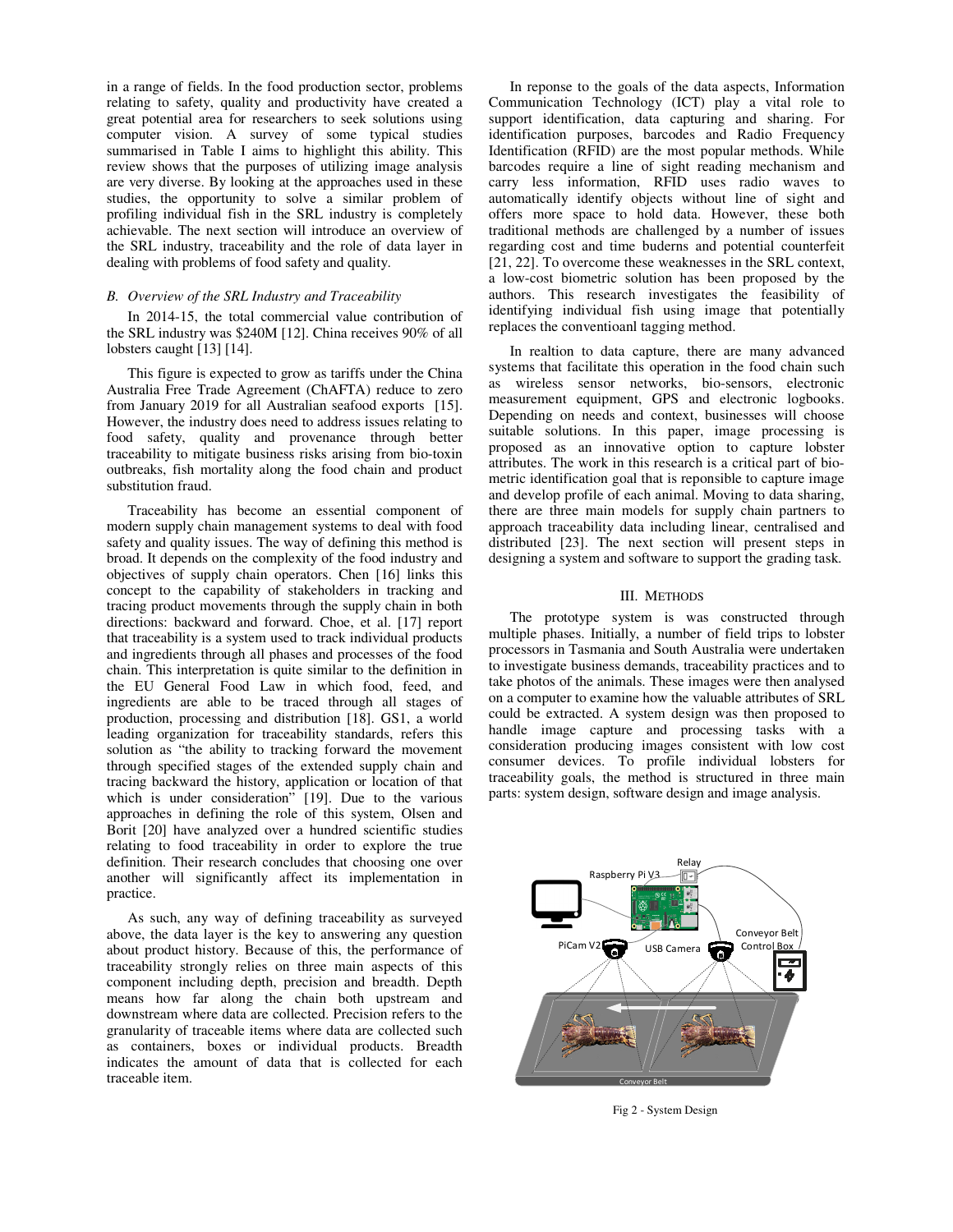## *A. Prototype System Design*

The prototype system developed in this research project is inspired by the common grading model used in fish factories. The design illustrated in Fig 2 includes four main components: conveyor belt, two cameras, processing board and relay. In this case, Pi Camera V2 (Picam) and a typical USB webcam are used to connect to a Raspberry Pi V3 board (Pi). By selecting this hardware, the authors aim to offer a low-cost solution to the industry and high adaptability to consumers' cameras. Following the moving direction of the belt, the Picam is placed after the webcam and the height of both is set to 40cm from the conveyor surface. A relay is connected to the Pi to help control the conveyor running or stopping. The operation of the system is described as follows:

- When fish enter the conveyor belt, the webcam will detect the object. Two coordinates is set on the frames captured by this camera to create a detecting area. Until the object reaches this area, a signal is generated to stop the conveyor belt through the relay. Depending on the moving speed and distance to the second camera, the coordinates are calculated so the fish should perfectly sit in the covered area of the second camera when the conveyor pauses.
- At this time, Picam will capture image of the lobster at the highest solution and save it into a local directory. A copy version of the image is compressed to 600x450 resolution to serve the current analysis for better performance. After many tries in different scenarios, the authors decided to take photos of lobsters in the static condition to avoid any blurring of images in the processor to give the greatest quality for comparison to end consumers' device. Right after the analysis is completed, a signal is generated to restart the conveyor belt for the next round.
- Based on the outcome of image analysis, the profile of each lobster is added to a csv log file corresponding to its ID number. At the same time, this result is also displayed on a screen for inspection purposes.

 To produce high quality images for analysis, a number of assumptions were made. These elements will be considered

| Groups                       | <b>Attributes</b>    | Source                   |  |  |  |
|------------------------------|----------------------|--------------------------|--|--|--|
| Lobster<br><b>Attributes</b> | <b>SRLID</b>         |                          |  |  |  |
|                              | Image ID             |                          |  |  |  |
|                              | Carapace length      | From Image<br>Processing |  |  |  |
|                              | Weight               |                          |  |  |  |
|                              | Color Group          |                          |  |  |  |
|                              | Left Legs            |                          |  |  |  |
|                              | Right Legs           |                          |  |  |  |
|                              | Sex                  |                          |  |  |  |
|                              | Date                 |                          |  |  |  |
|                              | Time                 |                          |  |  |  |
| Origin                       | Processor Name       |                          |  |  |  |
|                              | Tank ID              |                          |  |  |  |
|                              | <b>Basket ID</b>     |                          |  |  |  |
|                              | <b>Fisher Name</b>   | Input from processor's   |  |  |  |
|                              | Fisher ID            | management sheets        |  |  |  |
|                              | <b>Arriving Date</b> |                          |  |  |  |
|                              | Catching Location    |                          |  |  |  |
|                              | Docket ID            |                          |  |  |  |

TABLE II - LOBSTER PROFILE ATTRIBUTES



Fig 3 - Segmentation Result

in the practical implementation at fish processors:

- Lobsters need to be placed in a straight position on the conveyor belt and the animals must have at least one back leg to support carapace measurement.
- All the legs of both sides should be expanded in a clear position to enable counting.

# *B. Software Design*

The program is written in Python using OpenCV library and deployed on a Raspberry Pi V3 board. To support traceability, the software allows users to input information about the origin of fish before starting the image analysis. This information is taken from the processors' management records when receiving fish from fishers. This step should be performed only one if the fish come from the same catch. Also at this stage, users enter the initial counting number so the software can create a correct ID number for each lobster. In this way, when the software stops for any reason then restarts, the ID number can be continuous. As such, with this operation, a profile of each lobster produced by the software will carry two groups of information as depicted in Table II.

To support color and sex identification when deploying at fish centers, the software is organised with an extra step to collect the actual values of each lobster during the scanning process. This dataset is then utilised to improve the system over time.

## *C. Image Processing*

 This section aims to demonstrate the methods used to extract required attributes of each lobster from the detected image. Based on a compressed version of the image, it is converted from RGB to HSV color space for the segmentation step. In this case, thresholding has proven to be highly accurate in separating the main object from the black background as shown in Figure 3. Therefore, it has been adopted in this research. To help measure threshold values in HSV, an open-source tool named *range-detector* provided on GitHub is used. From this result, techniques used in the feature extraction step are investigated for each of the following attributes.

## *1) Color group:*

 This attribute is determined from the average HSV color of the object. Due to Chinese market demands, lobsters are classified into two main groups: dark red (high market value)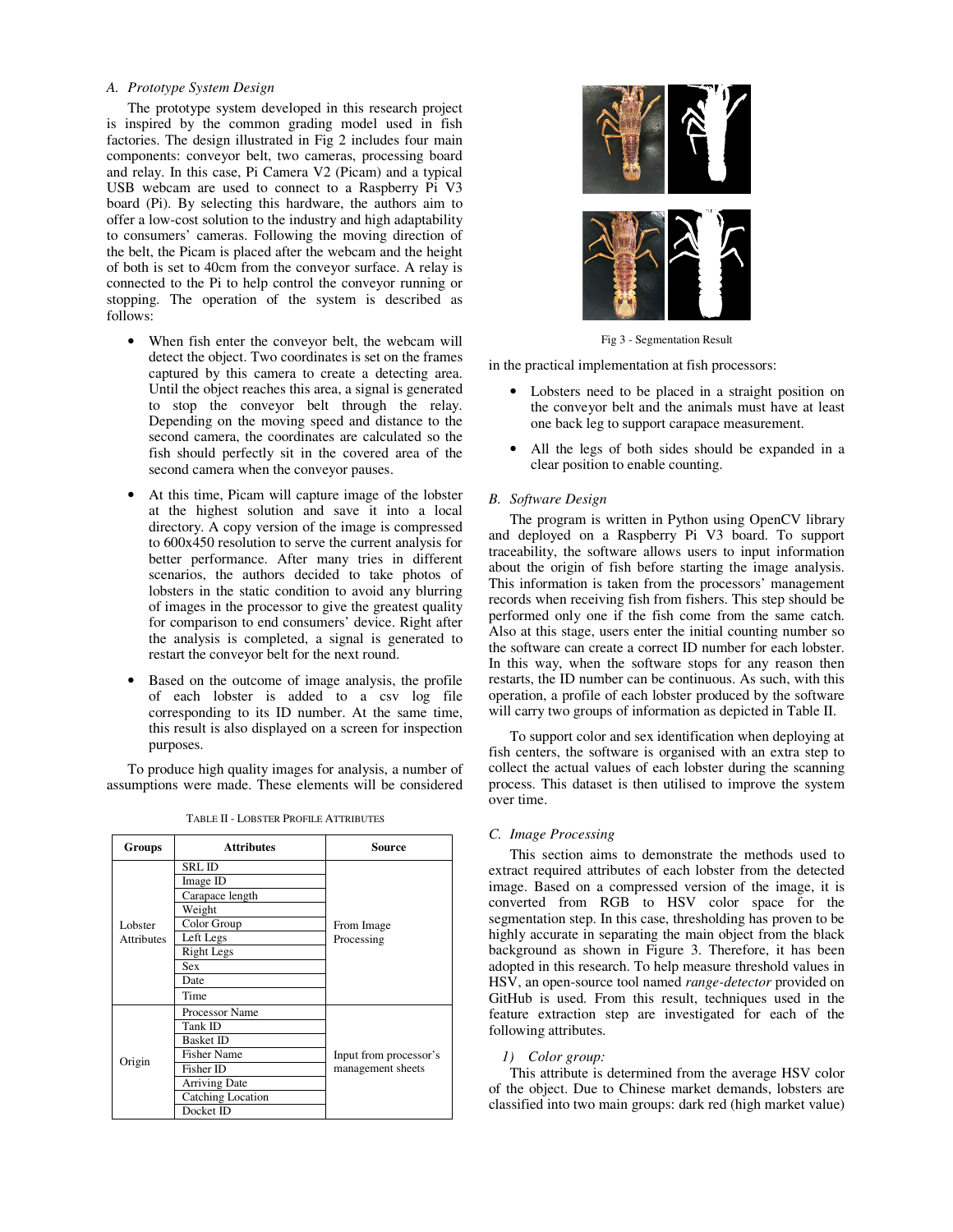

Fig 4 - Lobster Carapace Length

and pale red. In the HSV color space, *hue* significantly reflects the colorful difference between lobsters. Therefore, it is a critical value to determine which color group a lobster belongs to. To define a threshold in *hue* channel between two groups, the first experiment will need to collect the actual color of each fish based on the decision of staff associated with its average HSV. Then, a simple technique such as a histogram can be applied to *hue* values to identify an appropriate threshold.

#### *2) Carapace length:*

 This is the important metric used by fishers for compliance purposes. In this case, measuring this attribute is the basis for calculating weight. Carapace length of SRL is determined from the middle point of two horns straight down to the edge before reaching the tail section as shown in Figure 4. As such, when the animal is placed in a straight position, determining points A and B will provide the information to measure the length.

Point A: refers to the location where the rear legs meet the carapace, where the abdomen ends and the tail begins. Thereby, this point can be positioned from both sides of the animal's tail. The ROIs that covers enough the legs area is cut from the leftmost and rightmost points of the tail to the head with a moderate amount (120 pixels in this implementation). In these cuts, by moving from the bottom up, the first white pixel reached will signify the position of back leg. As discussed in the system design section, the animal must have at least one back leg to support this procedure. To reduce error rate in the detection, the cut regions are actually moved out from the peak values a small amount (10 pixels in this implementation). This action aims to ensure the first white pixel detected belongs to the back leg rather than the tail.



Fig 5 - Cut area of point B

In fact, the animal's tail can be moved from the straight position of the carapace. In this case, the tail is divided into two portions in which the upper part is more often stable than the lower one as shown in Figure 5. For this reason, finding leftmost and rightmost values of the upper tail part is prioritized. However, to obtain the upper tail part, the leftmost and rightmost points of the lower tail part still need to be identified and these values are much more accessible from the bottom of the object mask. Once the coordinate of Point A is located, only *y* value is retained while x value will be relied on Point B.

**Point B** is located between the two horns, and is the front most part of the head and is aligned with middle of the lobster. Based on the object mask, when an area is cut from Point A up to the top with an appropriate width as shown in Figure 5, Point B can be easily located by detecting the lowest black pixel. To obtain this area, while *y1* and *y2* are determined based on the top point of the mask and *y* value of Point A, *x1* and *x2* are calculated by coming in from the side of the animal a small amount to account for the tapering shape of the horns at the head of the animal. In this implementation 20 pixels in from the leftmost and rightmost points of the upper tail part.

Once Point A and B are defined, the length of carapace in terms of pixels can be simply measured. To calculate the actual length in mm, the diagram presented in Figure 6 is considered. From this diagram, a math formula can be formed as following:

$$
L_{obj} = (D_{cam} \times l_{obj}) / F_{cam}
$$

 *Note*: *Lobj*: Actual object length (mm); *Dcam*: Camera distance (mm); *Fcam*: Focal length (mm); *lobj*: Object length in sensor (mm).

In this formula, while *Dcam* can be measured (from camera to the surface of lobster carapace) and *Fcam* is provided from camera specs, *lobj* needs a small calculation from object length in pixels. Based on sensor length (mm) provided from camera specs, it is inferred as following:

$$
l_{obj} = l_{objpixel} \times l_{sensor} / Fr_{pixel}
$$

 *Note: lobjpixel*: Length of object (pixel); *Frpixel*: Length of image frame (pixel); *lsensor*: length of sensor (mm).

 As such, the particular formula applied in this case study with Picam V2 can be transformed as below:

$$
L_{obj} = D_{cam} x (l_{objpixel} x 3.674 / 600) / 3.04
$$

*3) Weight:* 

 This attribute is calculated based on carapace length using the research of McGarvey, et al. [24] relating to growth



Fig 6 - Camera and object model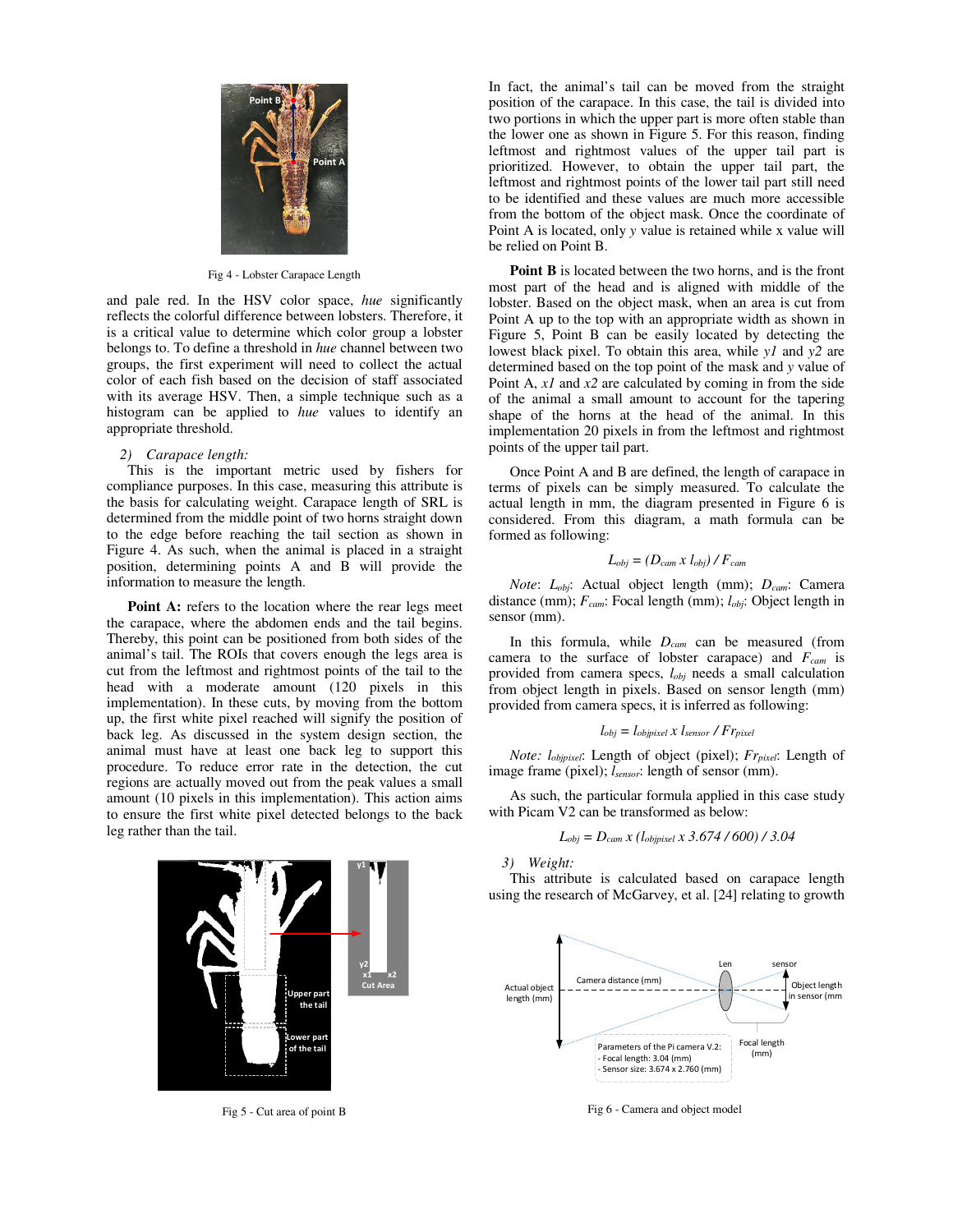

Fig 7 - Left and right ROIs of lobster legs

rates at size of SRL. In this study, a formula converting from length to weight is introduced:

*Weight* (g) = 
$$
0.000483L^3
$$

*Note: L* is carapace length (mm).

#### *4) Left and right legs:*

Counting left and right legs is conducted based on the number of contours presented in specific ROIs. In particular, two cut areas used to find Point A in the Carapace Length section are reused as illustrated in Figure 8. With this result, the number of contours counted will represent the number of legs. As mentioned in the system design, one important condition of this step is the clear position of the legs to ensure high accurate results.

## *5) Sex:*

 Under the instruction of some professionals at fish processors, there are two features differentiating male and female SRL that can be observed from top down as shown in Figure 8.

While the first feature (a little claw in the end of the back legs for females) is very hard to locate due to uncertain position of animal's legs, the second one offers more possibility for measurement. Looking at the mask of the upper tail part, two metrics that might be metered are illustrated in Figure 9. The first point is the angle of each side of the tail. Since the tail is more tapered for male than female, the skewed angle of each side is found to be different between them. A suggestion to determine the skewed angle is the use of fit line's coordinates in each half of the upper tail mask. The second point is the serration pattern along the left and right edges of the tail. To find the difference, a min bounding box of the upper tail part is defined where black pixels are counted. As the female has more gap between



Fig 8 - Features to identify male and female SRL



Fig 9 - Differences in tail shape between female and male SRL

segments than the male, it tends to have higher black/white pixels (serration) ratio in the min bounding box. Similarly with the approach in the color group section, these two types of information are collected together with actual sex determination in the first experiment. Then, an analysis using a histogram is conducted to explore thresholds in these value ranges.

## IV. EXPERIMENTS AND RESULTS

Testing the system in a lab environment was necessary to minimise any risks ahead of field deployment. In this research, the initial step is conducted with Eastern Rock Lobster (ERL) shells with the aim of optimising basic parameters. Once the system is more matured, the deployment will be conducted in the field with live lobsters when the season comes back from November of this year.

Due to the closing of the SRL season between April and November annually, this research presents only preliminary results of lab testing activity. Figure 10 shows a concept of the system associated with sample results displayed on a



Fig 10 - A concept of the SRL grading system and displayed result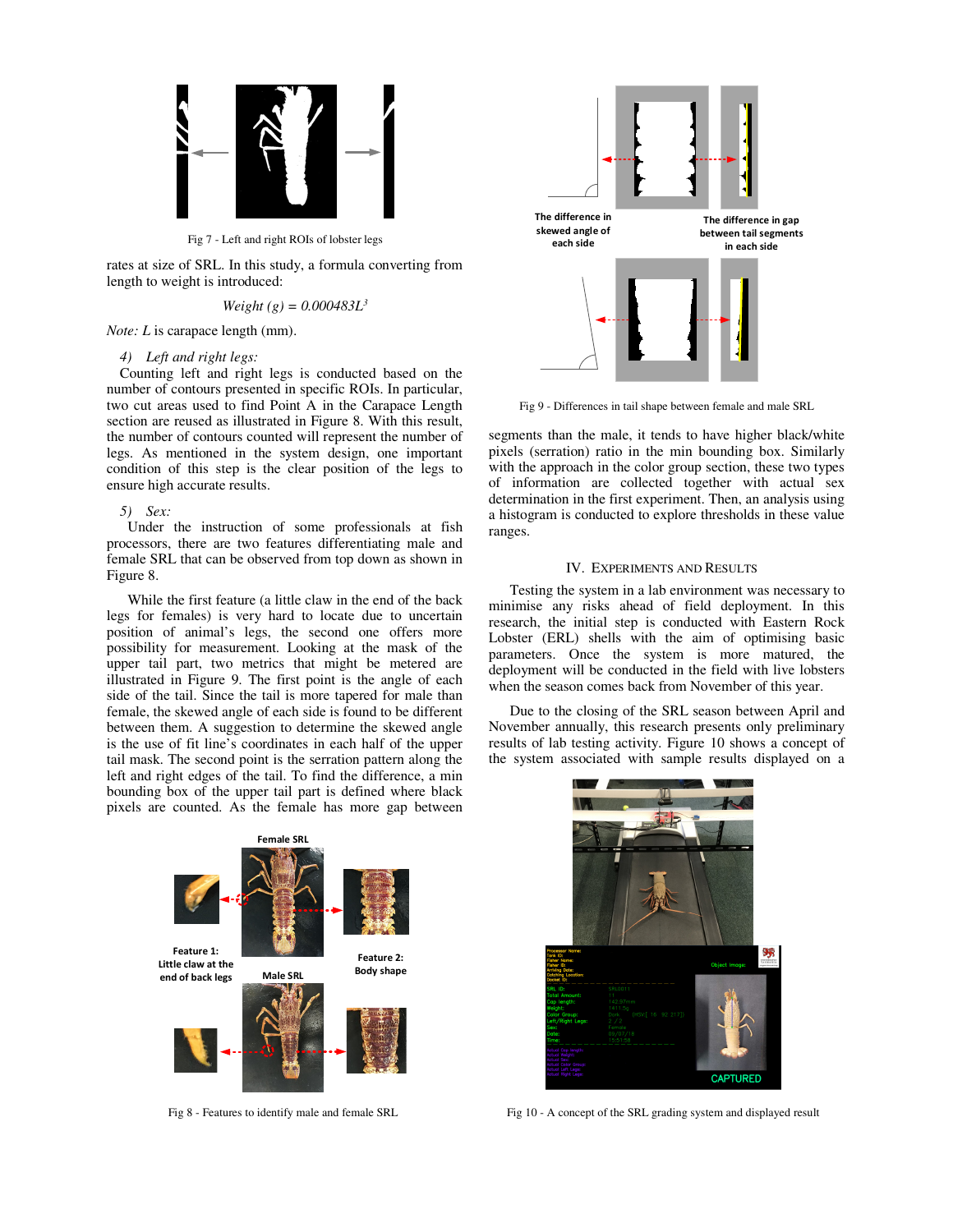| <b>Lobster Shells</b> | <b>Carapace Length</b><br>(mm) |        | <b>Left Legs</b> |                | <b>Right Legs</b> |                | Average         | <b>Tail Shape</b>         |                            |
|-----------------------|--------------------------------|--------|------------------|----------------|-------------------|----------------|-----------------|---------------------------|----------------------------|
|                       | Testing                        | Actual | Testing          | Actual         | Testing           | Actual         | color (HSV)     | Average Angle<br>(degree) | Serration<br>Ration $(\%)$ |
|                       | 137.21                         | 140    | 3                | 4              | 3                 | $\overline{4}$ | [17 76 209]     | 86.54                     | 6.63                       |
|                       | 136.16                         | 140    | 3                | 3              | $\overline{2}$    | $\overline{c}$ | [1788201]       | 82.485                    | 5.15                       |
| W                     | 116.26                         | 110    | 3                | 5              | $\overline{4}$    | $\overline{4}$ | [18 88 223]     | 82.54                     | 9.02                       |
|                       | 135.12                         | 137    | 3                | $\overline{4}$ | 3                 | 5              | $[16\ 94\ 203]$ | 81.67                     | 8.2                        |
|                       | 138.26                         | 134    | 5                | $\overline{4}$ | 5                 | 5              | [1796208]       | 85.58                     | 7.66                       |
| ᄉ                     | 144.54                         | 140    | 3                | 5              | $\overline{4}$    | 5              | [1788197]       | 87.635                    | 6.59                       |

TABLE III - TESTING RESULTS WITH LOBSTER SHELLS

monitor from the lobster shell's image. In the lab experiment, the attributes of each lobster can be obtained as depicted in Table III. In these attributes, carapace length and legs number are validated with actual data at the test time. While the length measurement shows a high accurate result with the difference only ranging from 1.4% to 5.7%, legs detection achieves low accuracy. There are two main reasons for the issue of leg detection: (1) the legs are very close to each other that result in a single contour; (2) some legs are covered by the others or the animal's head. Weight is not necessary to calculate in this case as it is simply converted from carapace length. However, the conversion formula will be validated in field experiments with more data. For average HSV, tail angle and serration ratio, the achieved result implies the ability to extract these values for color group and sex identification goals. To generate thresholds in these datasets, the need for a larger implementation scale is obvious. As such, although the measurement of the above metrics is only scoped with ERL shells, it signifies a significant step to move to the practical deployment of the system for the SRL species. The research will continue with a set of anticipated work as discussed in the next section.

#### V. DISCUSSION AND FURTHER WORK

The research, which is part of a PhD project, describes an novel solution to profile individual lobster to take steps to improving traceability along the supply chain. Compared with the conventional approaches by combining weight scale, calipers and visual observation, conversely the method presented in this research appears to be more efficient in terms of time and cost. The preliminary results achieved through laboratory testing have led to plans to conduct follow-up testing in the field with at lobster processors. In addition to this, the potential application of the research will lead to automation of the current manual grading with major efficiency and effectiveness gains anticipated.

In order to make the system more adaptable to the practical circumstances at fish processors, there are a number of challenges that it is anticipated will need to be overcome. Firstly, the position of lobsters on the conveyor belt is actually a challenge. For live lobsters, movement is unavoidable and this will lead to them deviating from the optimal straight position. Discussions with lobster experts have indicated several potential ways forward including that in the first few seconds after being removed from water, the lobsters often stay still due to the sudden change of condition. Therefore, this duration can be a good opportunity for scanning process. There are also other suggestions on using boxes or belts designed with inverted triangles to hold the animals in the desired position. Such options are all currently being investigated for the practicality in terms of implementation in the processing factories.

The next challenge is the position of lobster legs to enable them to be counted. If they are overlapping or bent-up accurate counting can become very difficult. This issue needs to be evaluated during the practical experiments to understand how frequently it occurs. Moreover, an acceptable error rate for this attribute will be investigated and a suitable approach advocated.

Lighting/illumination is also a very important factor for consideration. Obviously the quality of an image in poor lighting conditions is always low. However, if more lights are supplied in an improper way, shadows will appear that may negatively impact the ability to do clear object detection. Fortunately, the lab tests conducted in this research are provided adequate light amount to produce good images. However, the operation at fish processors may face different circumstances. Therefore, in order to identify a good place to run the system in a fish factory, beside the elements of space and distance to fish tanks, light conditions are being taken into account.

## VI. CONCLUSIONS

This research has demonstrated the robust capability of image processing techniques to support data capture activity. In the SRL industry, this tool can help to profile individual fish with a set of bio-metric characteristics and images in a cost effective way. These outcomes enable the first fundamental step of the ongoing bio-metric identification research to be established. Meanwhile, the work in this paper also highlights an opportunity to develop an automatic grading system at lobster processors for better performance.

Additionally, the preliminary results gained in the lab environment have formed an initial foundation for the researchers to better understand both achievements and